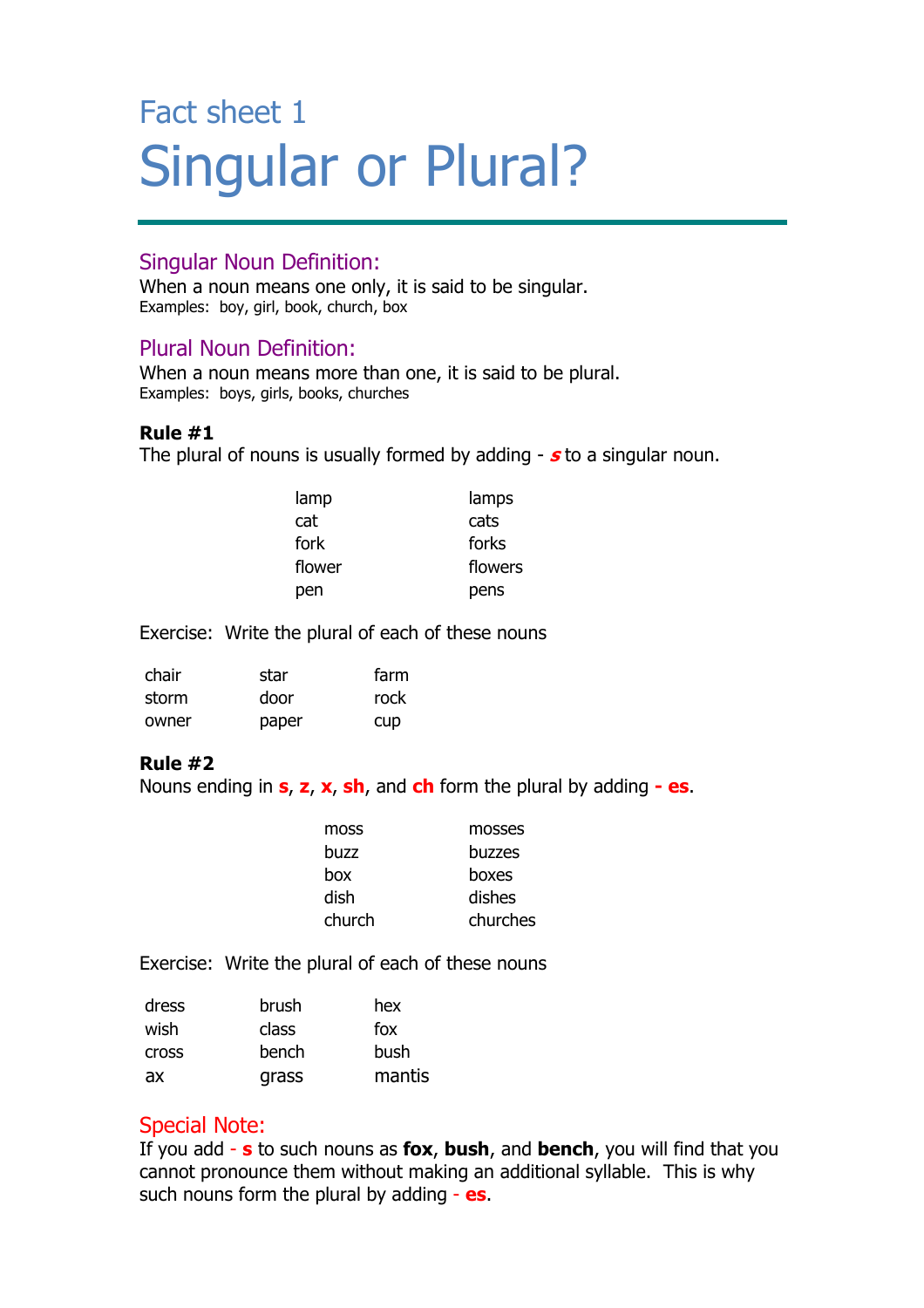# Fact sheet 2 Singular and Plural?

Nouns ending in - **y** preceded by a consonant is formed into a plural by changing - **y** to - **ies**.

Examples: lady, ladies; city, cities; army, armies

|      |        |       | Exercise: Write the plural of the following words |        |
|------|--------|-------|---------------------------------------------------|--------|
| fly  | baby   | pony  | injury                                            | cherry |
| lady | beauty | story | history                                           | berry  |
| city | sky    | duty  | study                                             | theory |

#### Rule #4

Nouns ending in **y** preceded by a vowel form their plurals by adding **- s**.

Example: boy, boys; day, days

|      |     | Exercise: Write the plural of the following words |        |         |
|------|-----|---------------------------------------------------|--------|---------|
| day  | tov | essay                                             | turkey | chimney |
| play | јоу | valley                                            | alley  | volley  |

Rule #5

Most nouns ending in **o** preceded by a consonant is formed into a plural by adding **es**.

Example: hero; heroes; grotto, grottoes

|           | Exercise: Write the plural of the following words |          |          |
|-----------|---------------------------------------------------|----------|----------|
| motto     | calico                                            | buffalo  | hero     |
| potato    | cargo                                             | volcano  | grotto   |
| mosquito* | tomato                                            | halo $*$ | tornado* |
| buffalo*  | portico*                                          | veto     |          |

\*may add - **s** or - **es**

| The following are among those that add <b>s</b> only |         |        |         |
|------------------------------------------------------|---------|--------|---------|
| canto                                                | solo    | piano  | lasso   |
| halo                                                 | memento | albino | sirocco |

#### Special Note:

Most nouns ending in **o** preceded by a vowel is formed into a plural by adding **- s**.

Example: folio, folios; cameo; cameos; studio, studios; portfolio, portfolios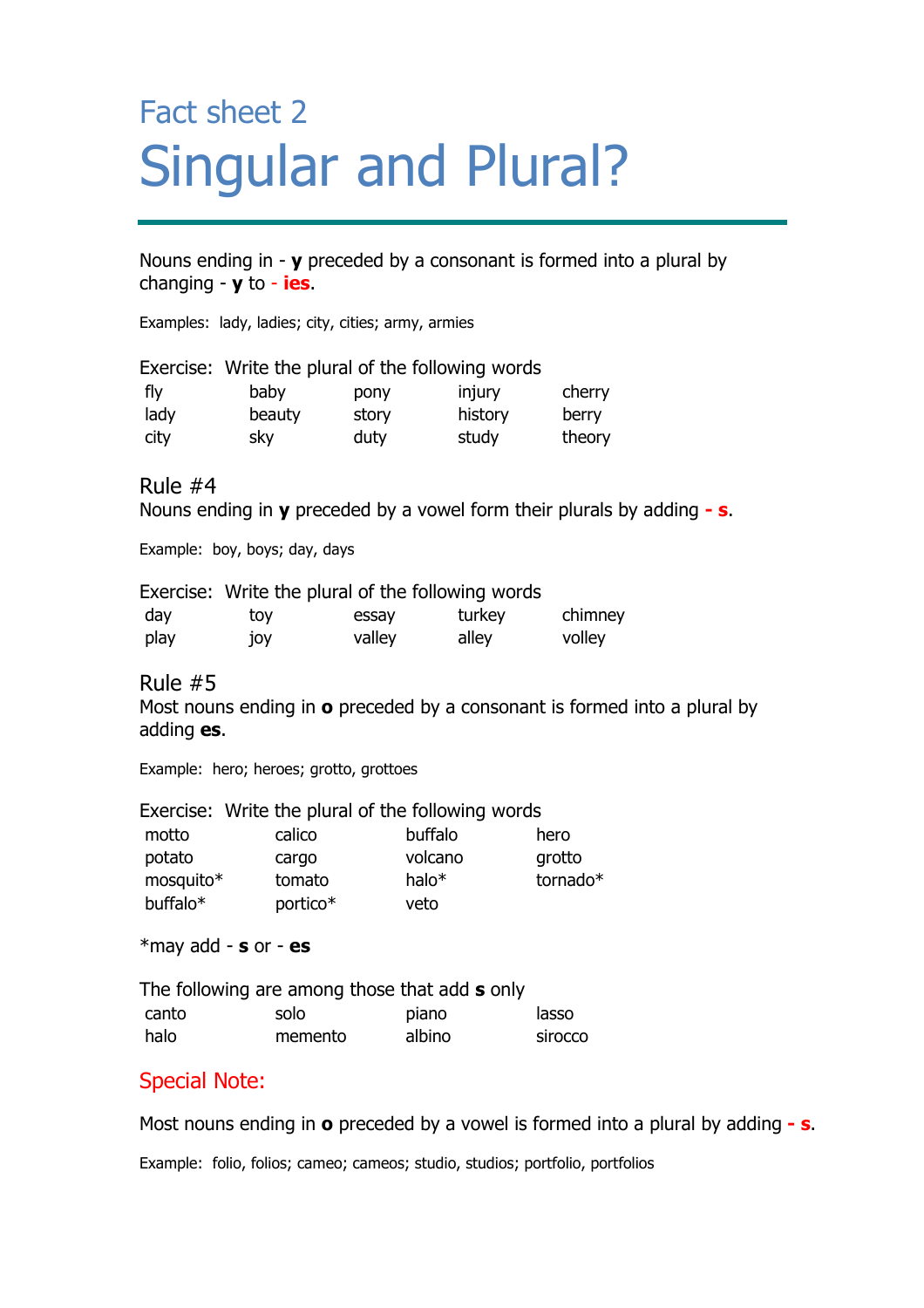#### Rule #6

Some nouns ending in **f** or **fe** are made plural by changing **f** or **fe** to - **ves**.

Example: beef, beeves; wife, wives

|       |        |       | Exercise: Write the plural of the following words |       |
|-------|--------|-------|---------------------------------------------------|-------|
| calf  | self   | leaf  | sheaf                                             | life  |
| loaf  | shelf  | half  | wolf                                              | knife |
| elf   | half   | thief | wife                                              | qulf  |
| chief | dwarf* | proof | turf                                              |       |

| The following form their plurals by adding $-$ s. |               |                     |             |
|---------------------------------------------------|---------------|---------------------|-------------|
| chief, chiefs                                     | fife, fifes   | mischief, mischiefs | hoof, hoofs |
| roof, roofs                                       | grief, griefs | kerchief, kerchiefs | safe, safes |

#### IRREGULAR PLURALS

| man, men        | foot, feet   | mouse, mice  |
|-----------------|--------------|--------------|
| woman, women    | tooth, teeth | louse, lice  |
| child, children | ox, oxen     | goose, geese |

The following nouns have no singular:

| scissors | oats     | tongs   | dregs    |
|----------|----------|---------|----------|
| trousers | pinchers | bellows | snuffers |
| cattle   | shears   | measles | mumps    |
| victuals | tweezers | vespers |          |

Some nouns are always singular. Some of these nouns may be used in the plural when different kinds are meant as sugars, coffees, cottons

| gold     | silver | wheat | corn   |
|----------|--------|-------|--------|
| molasses | copper | sugar | cotton |

**Singular nouns use this and that. Plural nouns use these and those.**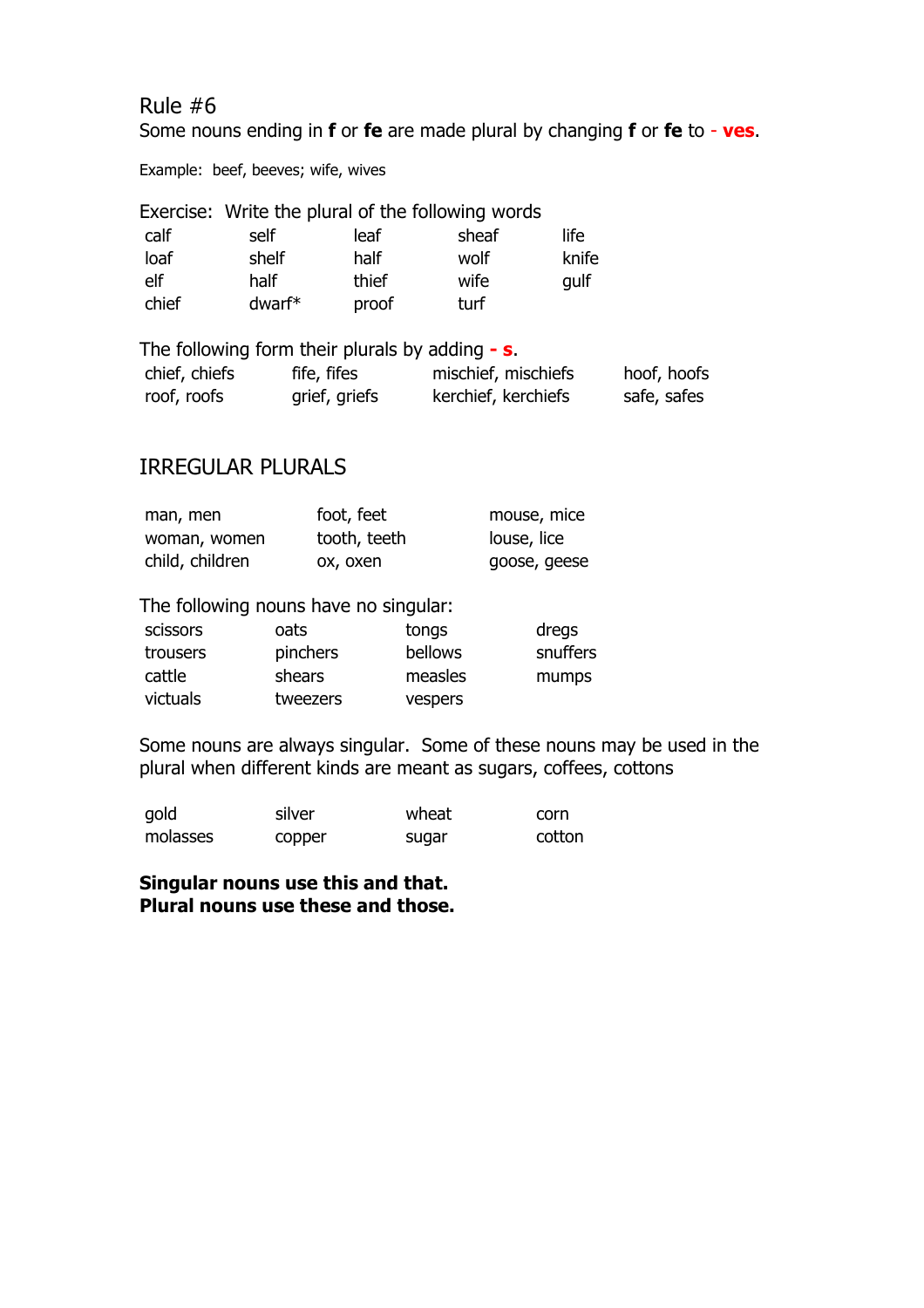### **Plurals**

Many words ending in **y** make their plurals by changing the **y** to **ies**.

**A** Make these words plural:



**B** Choose four of the plurals you have made and then use them in a sentence of your own.

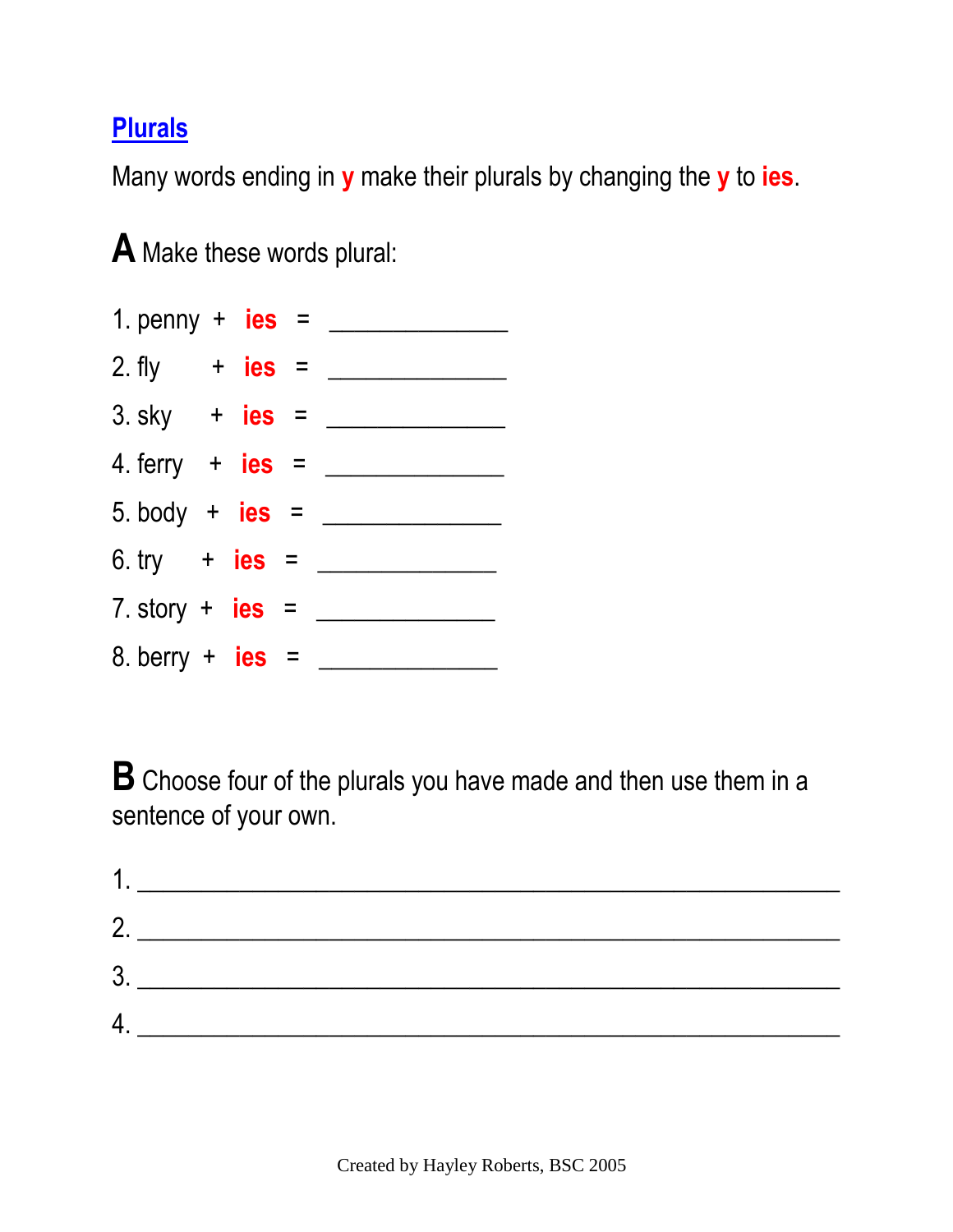| $Name \_\_$                                                                                                                    |                                                                    |  |  |
|--------------------------------------------------------------------------------------------------------------------------------|--------------------------------------------------------------------|--|--|
| Plurals adding es                                                                                                              |                                                                    |  |  |
| The rule is: If a word ends in $sh$ , $ch$ , $ss$ , $\times$ , $s$ or $o$ ,<br>then add es to make it more than one.           |                                                                    |  |  |
|                                                                                                                                |                                                                    |  |  |
| One bush, two                                                                                                                  | One kiss, two                                                      |  |  |
| One watch, two                                                                                                                 | One bus, two                                                       |  |  |
| One domino, two                                                                                                                | One box, two                                                       |  |  |
| One witch, two                                                                                                                 | One patch, two                                                     |  |  |
| One wish, two                                                                                                                  | One class, two                                                     |  |  |
|                                                                                                                                | Use some of the words you have made to fill in the spaces.         |  |  |
| 1. The fairy gave me three ______________________.<br>2. My Mum gives me lots of good night ______________.                    |                                                                    |  |  |
| 3. There were lots of ____________________ at the bus station.<br>4. We played hide and seek and I hid in the _______________. |                                                                    |  |  |
| 5. Max and James had a game of _______________.                                                                                |                                                                    |  |  |
|                                                                                                                                | 6. There are four ______________ in year three; 36, 3Y, 3B and 3R. |  |  |
| 7. My sister has two Baby-G _______                                                                                            |                                                                    |  |  |
| 8. The presents were piled up in lots of colourful _____________.                                                              |                                                                    |  |  |
| 9. The wicked _____________ turned Jonathan into a mouse.                                                                      |                                                                    |  |  |
| 10. Mum sewed two ____________________ onto Tom's jeans.                                                                       |                                                                    |  |  |
| <u>Circle the es words in each line</u>                                                                                        |                                                                    |  |  |
| 11. wantwatcheswhatwitchescrunch                                                                                               |                                                                    |  |  |
| 12. butbushesbutterclassesglasses                                                                                              |                                                                    |  |  |
|                                                                                                                                |                                                                    |  |  |
| 13.patchinpatcheshatchboxesbigger                                                                                              |                                                                    |  |  |
| 14. buseswhichkissesshewisheswhy                                                                                               |                                                                    |  |  |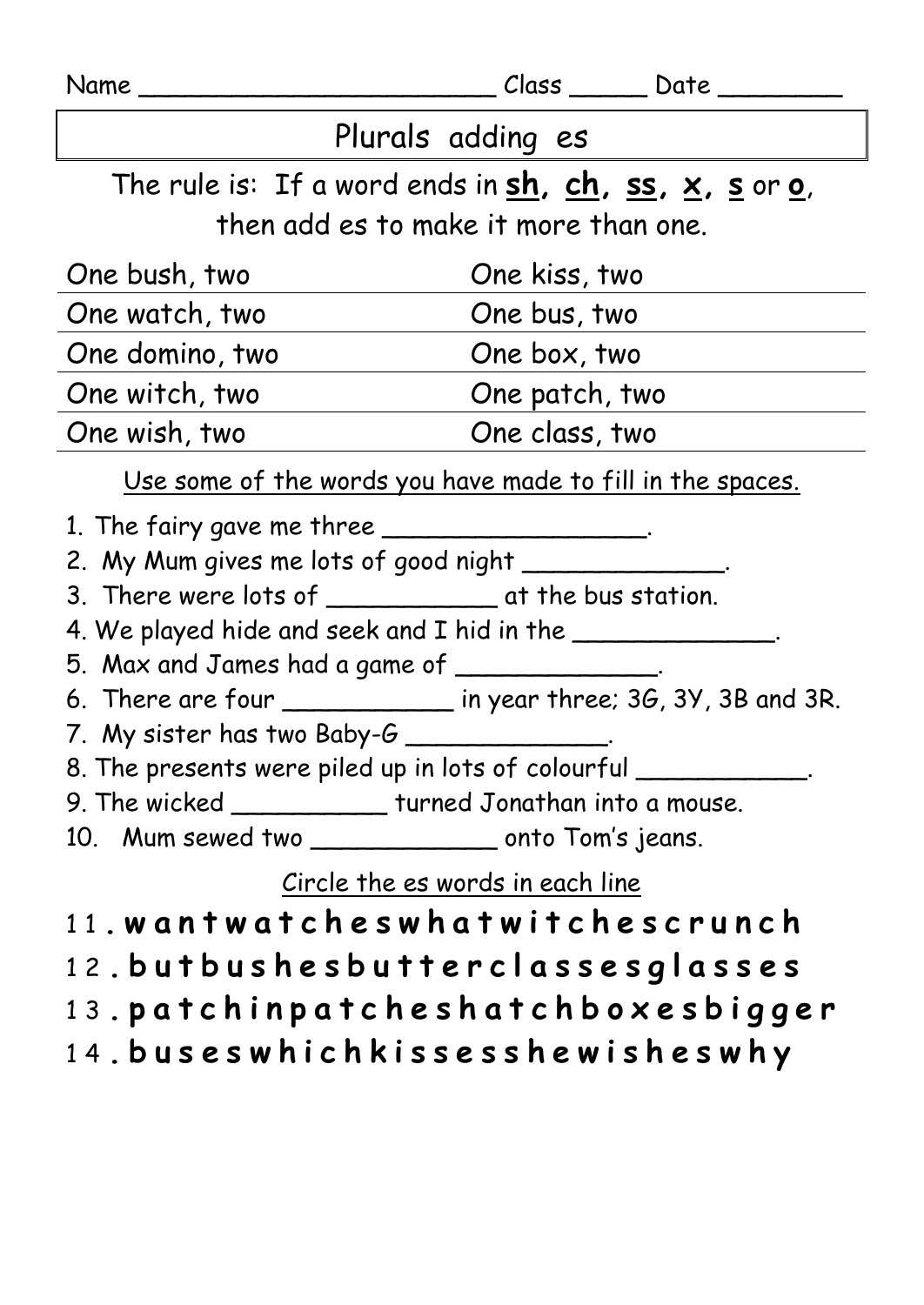| Draw two dominoes | Draw two boxes |  |  |
|-------------------|----------------|--|--|
|                   |                |  |  |
|                   |                |  |  |
|                   |                |  |  |

# Now put these words into sentences of your own

## 1. Foxes

## 2. Glasses

## 3. churches

# 4. Dishes

# 5. Bushes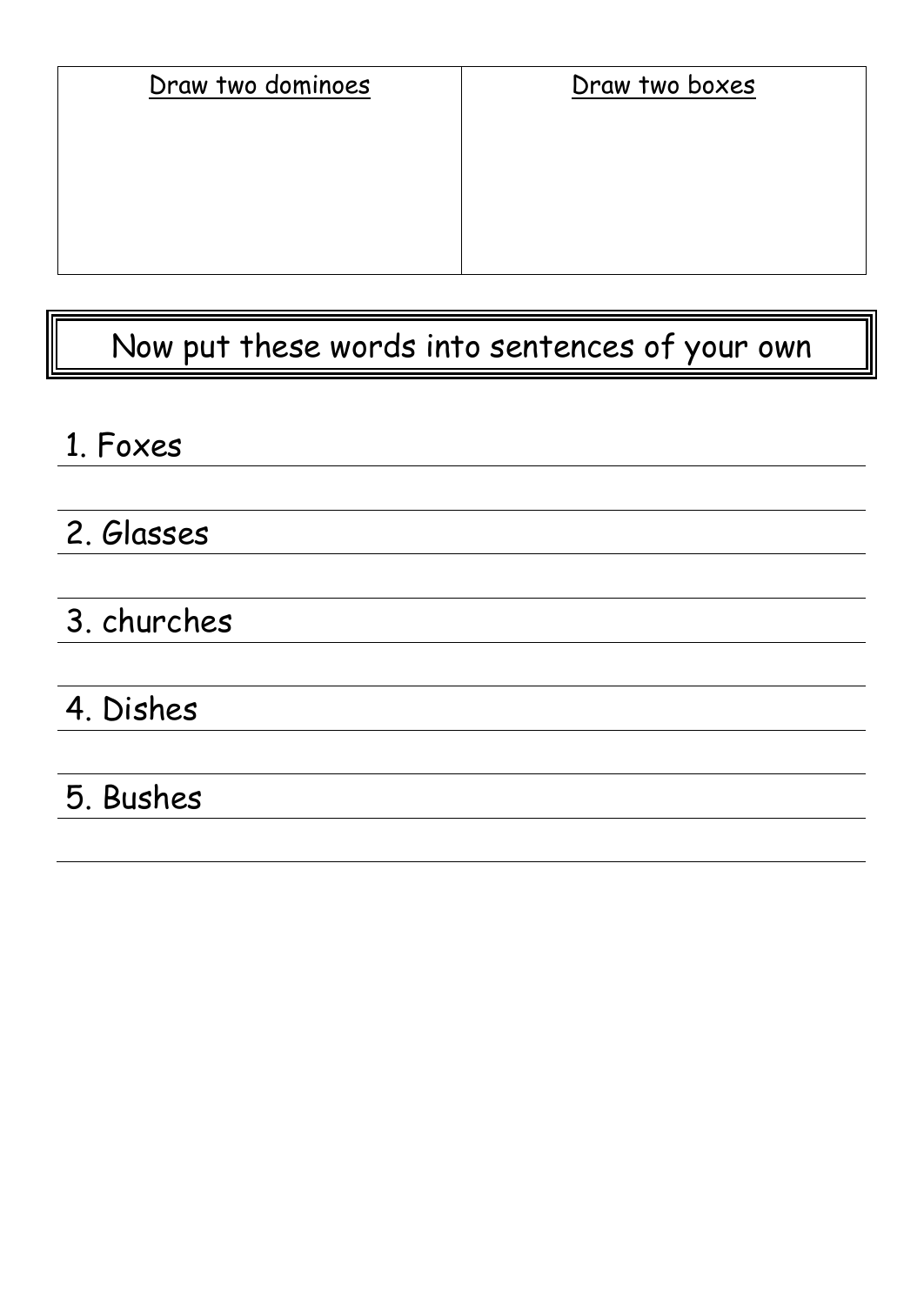# Spelling Test – Plurals

|                                                           | 1. Two _____________________ were hiding in the _________________.      |  |  |  |
|-----------------------------------------------------------|-------------------------------------------------------------------------|--|--|--|
|                                                           | 2. The _________________________ played a game of ____________________. |  |  |  |
|                                                           | 3. There are four ___________________ in year three.                    |  |  |  |
|                                                           |                                                                         |  |  |  |
|                                                           | 5. Mum sewed two _______________________ on Dan's trousers.             |  |  |  |
| 6. The prince gave the princess lots of ________________. |                                                                         |  |  |  |
| 7. The wizard gave me three _____________________.        |                                                                         |  |  |  |
|                                                           |                                                                         |  |  |  |
|                                                           | 9. All the ____________________ were in special ________________.       |  |  |  |
|                                                           | 10. There are lots of _____________________ in Dubai.                   |  |  |  |